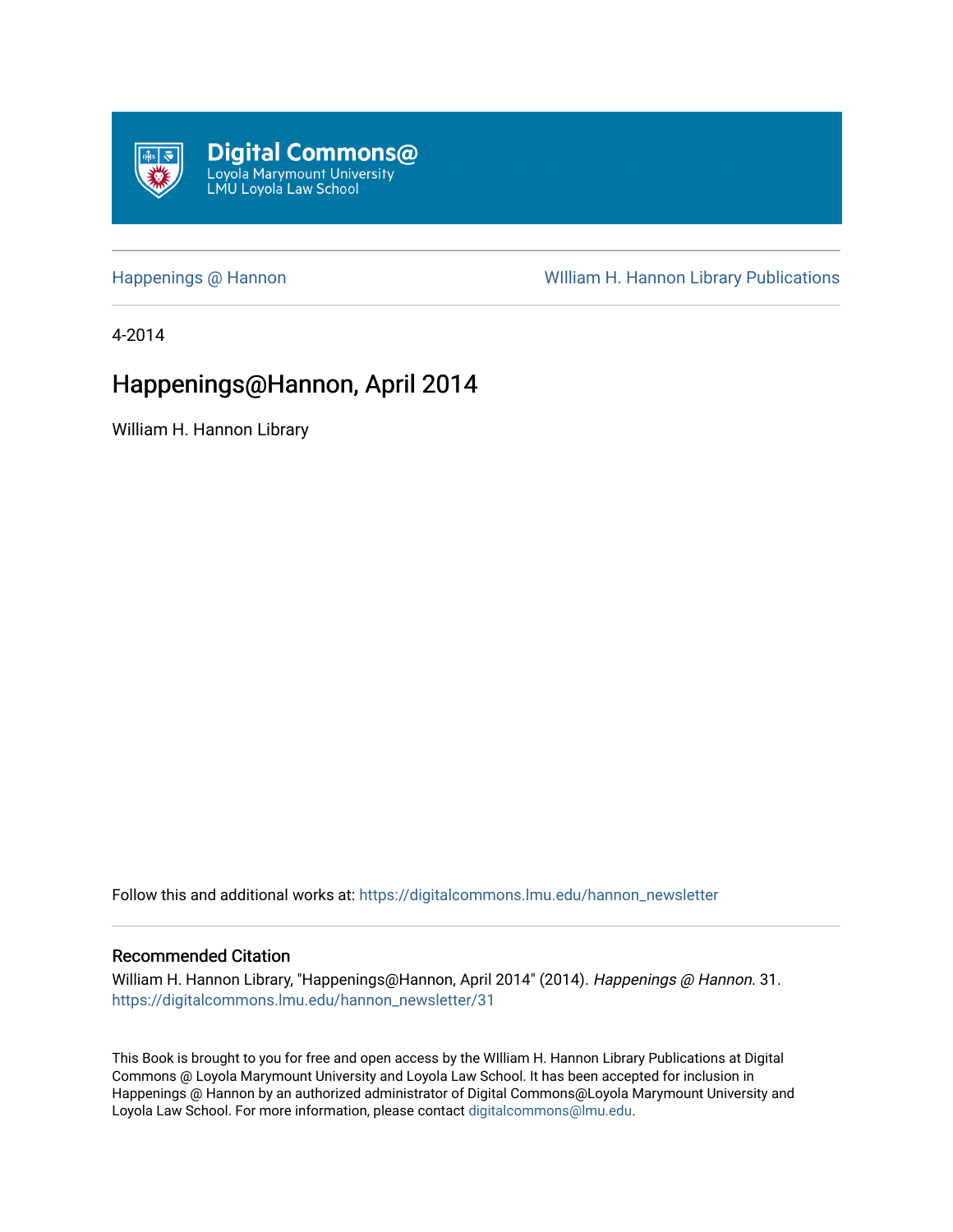



# Happenings @ Hannon

Volume 4, Issue 9 April 2014



### In This Issue

[Hannon](#page-0-0) Library Book Sale KXLU Hacks [Faculty](#page-0-0) Pub Night Feel Good [Finals](#page-0-0) [Amnesty](#page-0-0) Week 2014 [Common](#page-0-0) Book

## Upcoming Events

*Unless otherwise noted, all library events are free, and take place in the Von der Ahe Family Suite on level 3.*

Click event title for more information and to RSVP.

**[Undergraduate](http://r20.rs6.net/tn.jsp?f=001HYf5fjfDPUfsHcVVnZ5muU_17JsqZ7nQ2IY7XgRtWJK_CDAhrjULF0Vy0K4-YvNoUAshNZTIZdIdIQ9pnCJUGp4BmkEupk2-lDgkicgVB3VtKJKqvuKdVSfCtgjuEFUreI5rg9EAQtFlnFu7h_pcPClV0cp_IYf4KtRRTolDMOJitbfXaOy-We84cug4uZQ9unt52-Z5_hn-U4ZgDX7-7IjtolawkKhVKND-WTzSx_3eSJKRQ3j8ulW8gnQlEWIl5D3RLEBRMxU4zhFuYWUwhajKTco9FW14-MscsR9UElAReXgp5dku__68WC3dqwhjKJCHYz0zfkqI_i3kXLf3og==&c=&ch=) Library Research Award Application Deadline** Wed 4/9

# Calling All Book Lovers!

Our **[first-ever](http://r20.rs6.net/tn.jsp?f=001HYf5fjfDPUfsHcVVnZ5muU_17JsqZ7nQ2IY7XgRtWJK_CDAhrjULF7ZApfn7NJRdZecFjderHYrtAq77mU0KbWeuCfz250EoBkSaecRU-90bR21bpXpsq5QLS7Vh_JWfuHPyqmjP3hW4DSTghv00BUSsW3YTxCqx6uTsLlZSVTv4jT6pTyTen3KQADHM3rcU-czr1AaMq3gE1kYsjTZbKHgnGT2xHTwjwapn1TfEkCJEFIDm88mKkrVchkrvKnQC6cMJjvbQs3Pc_FXMEpj5lnyk5IgxKMY3yLIAoeI8lsFkcwLyv9HEpEvY8uCsK2nLJ-VSxHvr_cT_tqUxwjDiwMzQHyNq8k5cH865QIeMiWzADe6NGX2PShY_Li61zZdULmh7TTI5-z7pIynQi0o8RdtuLQz3wE0JyEbYM-NJP3sMaiTAfqV3cA==&c=&ch=) book sale** is next week, with all proceeds going towards library collections and programs.

We'll have thousands of titles for sale, including fiction, non-fiction, art books, and more. Most titles will go for \$5 hardback and \$3 paperback.

For collectors, we encourage you to come on Preview Day to get first crack at the most valuable items for sale.

Preview Day: Thursday, April 10, 10 a.m. - 2 p.m. \$25.00 admission

Public Sale: Friday, April 11, 10 a.m.- 4 p.m. Saturday, April 12, 11 a.m. - 5 p.m. Free admission

The sale will take place in the library's Von der Ahe Suite. Payment will be accepted by cash, Visa/MC, or Flexi for LMU students.

For more information: please contact Rhonda Rosen at **[rrosen@lmu.edu](mailto:rrosen@lmu.edu)** or 310-338-4584

**[Hannon](http://r20.rs6.net/tn.jsp?f=001HYf5fjfDPUfsHcVVnZ5muU_17JsqZ7nQ2IY7XgRtWJK_CDAhrjULF7ZApfn7NJRdZecFjderHYrtAq77mU0KbWeuCfz250EoBkSaecRU-90bR21bpXpsq5QLS7Vh_JWfuHPyqmjP3hW4DSTghv00BUSsW3YTxCqx6uTsLlZSVTv4jT6pTyTen3KQADHM3rcU-czr1AaMq3gE1kYsjTZbKHgnGT2xHTwjwapn1TfEkCJEFIDm88mKkrVchkrvKnQC6cMJjvbQs3Pc_FXMEpj5lnyk5IgxKMY3yLIAoeI8lsFkcwLyv9HEpEvY8uCsK2nLJ-VSxHvr_cT_tqUxwjDiwMzQHyNq8k5cH865QIeMiWzADe6NGX2PShY_Li61zZdULmh7TTI5-z7pIynQi0o8RdtuLQz3wE0JyEbYM-NJP3sMaiTAfqV3cA==&c=&ch=) Library Book Sale**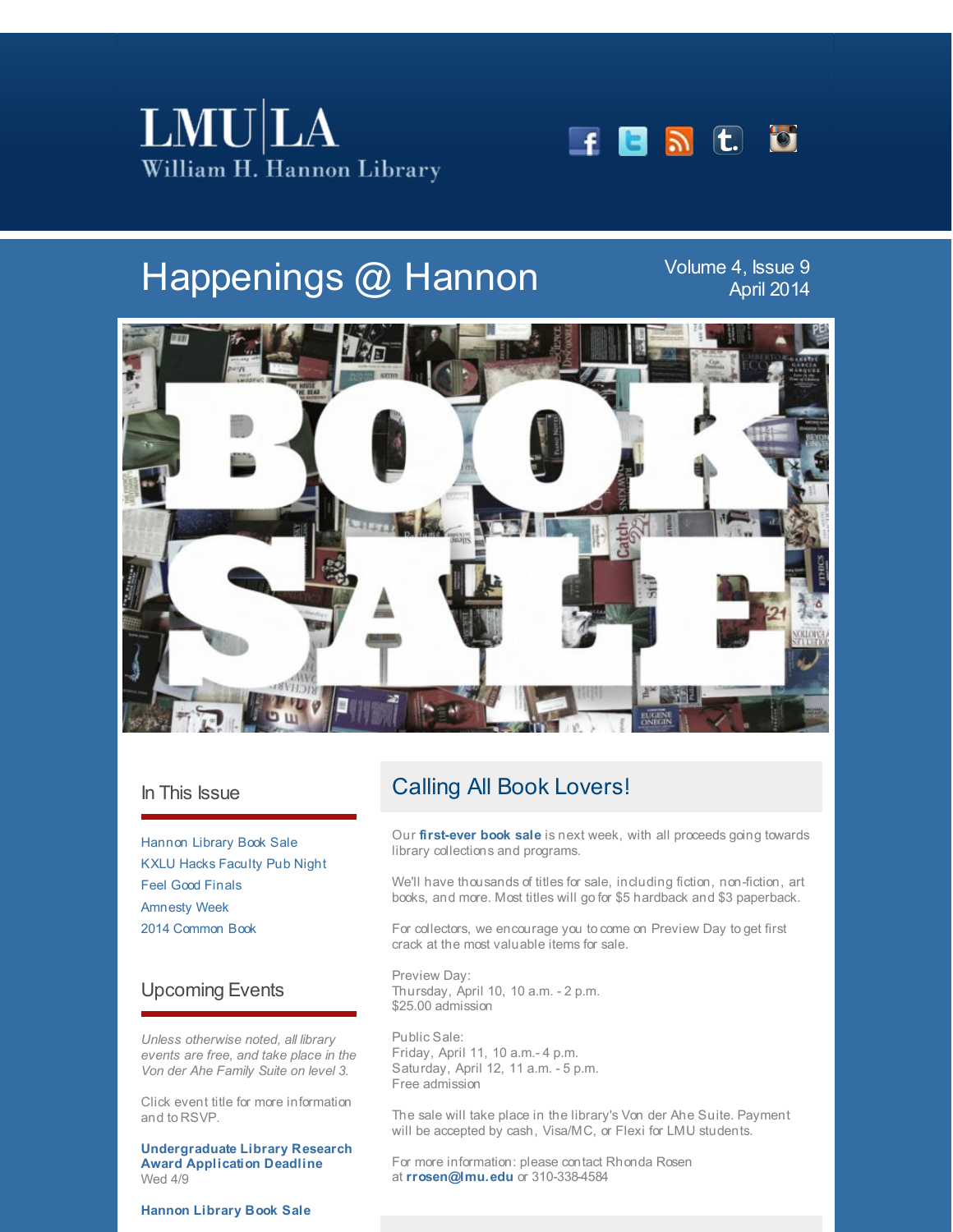Thurs 4/10 - Sat 4/12

**[Amnesty](http://r20.rs6.net/tn.jsp?f=001HYf5fjfDPUfsHcVVnZ5muU_17JsqZ7nQ2IY7XgRtWJK_CDAhrjULF26z6rpoIuHK91rQZNI-dklMEkNbdZacRzbw2_iHKou2musXHbhK0F7ncAX2oojPZ2KpTu0QduGcA5Zu5c8aULZy9CmX9HnOfIKXuj2xIhe5IyByu2Jg1PKhzqvQxCXFDav4cwwfzO7kVc_R_o5FxdGkC_L5ZMABrFx8qq4dRFQ4FiwL4GipB18KVi_tn-YOLd4HGpWvS0hHFqszBaLKdlrPd0-1VNU_thBSr_fBUibkGff2ud6XOfy_s_KqBL0vMx3FPAXtykkNet1a0QS4yxlGBSSMlQg2AOR_t20KA4xuXzsT-p_rmvr9TYH3HcWVcUN7SPBBFP7afs7nneoatFITTBq0cEMm_qh6Rd-KukoagHJx1u45NWGLIxV8gjvVYDfTqD83uuiNJmZLbYNTssHvLI3UHfBEI6y2V1lOObno&c=&ch=) Week** 4/20 - 4/27

**KXLU Hacks [Faculty](http://r20.rs6.net/tn.jsp?f=001HYf5fjfDPUfsHcVVnZ5muU_17JsqZ7nQ2IY7XgRtWJK_CDAhrjULF26z6rpoIuHK_lRa8Q3Zqxn3spP1gCb6Bt_SyMvf26yMt8AZGkBgUU2Z2F9b4p5fZIinPuypH-uURRbuw7K7WmD7QxyVD1qc5nnu5bRtlJjCTq6vf44xvsglJBLJXiW4AqC6N-lhk9ZF1aOOgfO8zOJ9JsW2R03sBnrYZINfQWeKhArl3sZRd9Iv0guFaNpBXpkheGI0QAOm4boJ-CEW6iGJ_tO0kIMiUFVT2zzH649LqzjdAHHpc97v7cXkf90uGwgoGV7Zm6z7P7vPJls9XsdYiOHidNf37BH4PZM5p2Sd&c=&ch=) Pub Night** Tues 4/22 / 5:30 - 7 p.m. / RSVP

**Careers in Libraries [Discussion](http://r20.rs6.net/tn.jsp?f=001HYf5fjfDPUfsHcVVnZ5muU_17JsqZ7nQ2IY7XgRtWJK_CDAhrjULF26z6rpoIuHKfTgMwWKd3bphkpu9szYG9100ZhL0Xfix2sikPAk-V7i3fte_JTnVPAitv2a3nNp41khGEbxnakNV7zVMCiPlXiQQB6IzeZbYSQHDTKmYzBoCKUyUbhDBmm5g3fyjCYfEHcAG-odNpdNBCeoPoPf_gDz55eearxIeE9syOCU4VvFRv43gaP2_QobyACiqzIMiNHv4T3OMWU1q3Zuo36GMqDCG_SoFV3uZxmjs__2QtGNMSvMtlRft8F9c9UaGiO8p7ufU-XyvkRe0xaEY6zhj0e2Ofsp8crKZ&c=&ch=) & Lunch** Thurs 4/24 / 12:15 - 1:30 p.m. / RSVP

**Sunday Jewish Book & [Discussion](http://r20.rs6.net/tn.jsp?f=001HYf5fjfDPUfsHcVVnZ5muU_17JsqZ7nQ2IY7XgRtWJK_CDAhrjULF5JpcMK-YTFjV8cfFypHrxHItcRB1SyugjfxuRFaCf_xLc5vZXk4Cp9m3Q9MLTpiYgY84Zj5jqJXXNpNfMR32qcju_RC-GMzQ8QrhWPe85A6SIrhgMWvTG8Wfss406Pdw6Dx3hgsmBJMj34EvQzD8gyBii1Qgk0892YccWPeOcEpQ9FifIvkW4XbkK0n30901GLDqf3Z-8pUI6JB4RSCrA37EBNhvJ20YVBwXCNbJIsPMSQ_A8B7FWnTRky4Zq1YSH7yPN92QhmiXOIUWDdYoY1OQLPjfABuSA==&c=&ch=) Group: The Aleppo Codex** Sun 4/27 / 2 - 3:30 p.m / RSVP

**[Undergraduate](http://r20.rs6.net/tn.jsp?f=001HYf5fjfDPUfsHcVVnZ5muU_17JsqZ7nQ2IY7XgRtWJK_CDAhrjULF0Vy0K4-YvNoUAshNZTIZdIdIQ9pnCJUGp4BmkEupk2-lDgkicgVB3VtKJKqvuKdVSfCtgjuEFUreI5rg9EAQtFlnFu7h_pcPClV0cp_IYf4KtRRTolDMOJitbfXaOy-We84cug4uZQ9unt52-Z5_hn-U4ZgDX7-7IjtolawkKhVKND-WTzSx_3eSJKRQ3j8ulW8gnQlEWIl5D3RLEBRMxU4zhFuYWUwhajKTco9FW14-MscsR9UElAReXgp5dku__68WC3dqwhjKJCHYz0zfkqI_i3kXLf3og==&c=&ch=) Library Research Award Reception** Tues 4/29 / 5 - 6 p.m.

**Feel Good Finals: Guided Meditation [Workshops](http://r20.rs6.net/tn.jsp?f=001HYf5fjfDPUfsHcVVnZ5muU_17JsqZ7nQ2IY7XgRtWJK_CDAhrjULF26z6rpoIuHKm5EAKYuil_L4L8NwdTM7E-3UUirJhBnt3N0gMe-KOGECEZv6i0Ff_gUS0rkLE7cd7WZmmAbGOVoC2YKBXUTos6BGA2CiMiqxANKUsj-SP3s3fdyEr6eMjcyJyCLeQxxJPOhVDfvYAW8VHMjb7YePOSqCixysg9byk6cNWetReroA4ZIogWBVZ-g4JSK25wnVNQvnOTjF4S_2y9MWhAPLNQcTU56Waa4QkBSynfW296_8NZ0sinzBS6h4wR9KRp7SpPBogvInNKP-X9wpvBmRzDoq6W_fwoWF&c=&ch=)** Wed 4/30 / 6:30, 8, and 9:30 p.m. / WHH 324

#### **View full event [calendar...](http://r20.rs6.net/tn.jsp?f=001HYf5fjfDPUfsHcVVnZ5muU_17JsqZ7nQ2IY7XgRtWJK_CDAhrjULF4YNDAxZ_vavWyec5SlFfR7YaIwZ2uF4X1S3NIOvgwxKyglBOCQrO5Uq_7gr_2OmjiQiL4pEw6s0GGXR9gBXG2mDfO7CblpkfVfw2lwo95gH03eeO1e2nUNOgTccMEPvBIOVU5l6jnDPs19WWfvjcmzwH8MbluVlSoWXEfrvSJuU7kagKP4TZc8t3r6ouEogQ1yqLRATi_YLRpMluZ6bQAAFXQqVaD6WDDD-qCTDm8GiH1g0tX54yoO0eQIxvjk1zQy_lEk5hic_GypigN_EHdk=&c=&ch=)**

#### **Exhibits**

*Virtually [Transformed:](http://r20.rs6.net/tn.jsp?f=001HYf5fjfDPUfsHcVVnZ5muU_17JsqZ7nQ2IY7XgRtWJK_CDAhrjULF26z6rpoIuHKzblu9DI0lnaugzttyuowU0I-ENg1VwHc3EGjvfuNpBAtmX9766jwQE6n7LeP-Ma7OGMcuo4C4P52jFQ_w0moAgrAeP6r70oKbMjY_ydy6Twj37IPhTadUX-EvWIS5FPX-3ST2fYsMJaGis8N2IO-k07PK-4xmvwNWyLd5ljKjBFdeA5pLYTwjWFB0eArsJmCuoykWpuoukmX3rE6mkhk_F0zANUt81XogpJkbinwlJOfCq634BlgDcDaqPd1zYAuHTw9ezq43YiPLGntItFOmwB8yTcZ5iLy2tS1V3U8qj2zzFbqGFC6f7vFcMDyn_outQMPX7xBXJ2s1I-J0bMkKkmeXpyimhczmOHXTY_pK7u5lp_2StZozXnZpQaAKenE&c=&ch=) Special Collections in the Digital Age* Archives & Special Collections Gallery (Level 3) 1/22 - 5/11

*Picturing Paradise: Cuadros from the Peruvian Women of [Pamplona](http://r20.rs6.net/tn.jsp?f=001HYf5fjfDPUfsHcVVnZ5muU_17JsqZ7nQ2IY7XgRtWJK_CDAhrjULF26z6rpoIuHKQ-MisIhKBvEKIfxU4tp0ynYRrlb-EZCWNVhse3nEiZX5jM1etlZSquZOuv6E60ZzgCdzgExu8weldDP92Zgw1Wmp8DZdbqjyAVO0k_lDJgCdkBXW28VoxJ8IYS1czUGxB_sh3b-VNEsXIt06k1femmS6jJvc_N2Nu1Sj_aUY0_SfwGuVY4b1NIBe1SiLtAj2jS1CL-LZqX_Zr9xJ3nPMifKKDM2BjTv7twKyhS5tKdBNzlBHnR3OhruwxTxbzJPtFpkrMCXkhxy7gy6DqDJHpB7CjbctpO-7&c=&ch=) Alta as Visions of Hope* Levels 2 and 3 / 3/10 - 6/27

*Living OUTLoud: A Gender-Sexuality Alliance Art [Extravaganza](http://r20.rs6.net/tn.jsp?f=001HYf5fjfDPUfsHcVVnZ5muU_17JsqZ7nQ2IY7XgRtWJK_CDAhrjULF7ZApfn7NJRd0UpG8BttYtJ46WFIUB5TJ-i0OHkZ8wEXquafOsc3i3d2LCECexIKrIj4VB_YiPpBNlapB-Y_CZA6LBTQVIyX2uB0Xew6uZesAy9VjiY_-BQXcwm673Hb6vfLT6U3qEbvAVGSmBJfWheIDk1IOKHOCmVgPs01Y0emGFlw_3kjDLWh3ZdyOe5hLDZETQB-VGqAGc3CusZccvFxCAN8OwXa7-2837VCJQHV6vRZs3dM1kbmAxsO5tusgEE0FW28AUNDiEXmRD7Cf3SunqAacdbC6hcac6j-kHtWfw3eK5ApDKmVGrQGtc7RY07Jt4n85U0S&c=&ch=)* Level 1 / 3/18 - 5/12

*Bodhi: First Generation College [Experiences](http://r20.rs6.net/tn.jsp?f=001HYf5fjfDPUfsHcVVnZ5muU_17JsqZ7nQ2IY7XgRtWJK_CDAhrjULF7ZApfn7NJRd0UpG8BttYtJ46WFIUB5TJ-i0OHkZ8wEXquafOsc3i3d2LCECexIKrIj4VB_YiPpBNlapB-Y_CZA6LBTQVIyX2uB0Xew6uZesAy9VjiY_-BQXcwm673Hb6vfLT6U3qEbvAVGSmBJfWheIDk1IOKHOCmVgPs01Y0emGFlw_3kjDLWh3ZdyOe5hLDZETQB-VGqAGc3CusZccvFxCAN8OwXa7-2837VCJQHV6vRZs3dM1kbmAxsO5tusgEE0FW28AUNDiEXmRD7Cf3SunqAacdbC6hcac6j-kHtWfw3eK5ApDKmVGrQGtc7RY07Jt4n85U0S&c=&ch=)* Level 1 & Level 3 / 3/31 - 5/12

## Featured Resource: **LibGuides**

LibGuide stands for **Library [Research](http://r20.rs6.net/tn.jsp?f=001HYf5fjfDPUfsHcVVnZ5muU_17JsqZ7nQ2IY7XgRtWJK_CDAhrjULF26z6rpoIuHKLw8udaxILsu4QymUq0Dn4RBHaRu-WK1ucbLYc3DJV8WADwEM2c8VoSOPNmVcQkbuwGUojNUnHlH5hOFBmL40Uyng4k0w-zr5P0p9Nh_Cpn0-iGAwLDzS5uPuRoSfA0i-NK27eVJ3h_QsY7h5JfAYBhDVkXT9NFBpKYZlCB3oImLhxGoutGP0CMpVhdHvsB7YkWrGqKsz9swq60h3Sz1E5Uc8JUir5bsHlf01a9mFheLbWnqBHBvv2mYN1xXfI1cDUnVsGgjwzBW4qRCpBnTe2w==&c=&ch=) Guide**.

Each guide is a unique site, custombuilt by an LMU librarian to get you the best scholarly discipline or course-specific information for your research project at-hand.

If you have a research project and you don't know [where](http://r20.rs6.net/tn.jsp?f=001HYf5fjfDPUfsHcVVnZ5muU_17JsqZ7nQ2IY7XgRtWJK_CDAhrjULF26z6rpoIuHKLw8udaxILsu4QymUq0Dn4RBHaRu-WK1ucbLYc3DJV8WADwEM2c8VoSOPNmVcQkbuwGUojNUnHlH5hOFBmL40Uyng4k0w-zr5P0p9Nh_Cpn0-iGAwLDzS5uPuRoSfA0i-NK27eVJ3h_QsY7h5JfAYBhDVkXT9NFBpKYZlCB3oImLhxGoutGP0CMpVhdHvsB7YkWrGqKsz9swq60h3Sz1E5Uc8JUir5bsHlf01a9mFheLbWnqBHBvv2mYN1xXfI1cDUnVsGgjwzBW4qRCpBnTe2w==&c=&ch=) to start, **go here first**.

(And don't forget that you can always **ask a [librarian](http://r20.rs6.net/tn.jsp?f=001HYf5fjfDPUfsHcVVnZ5muU_17JsqZ7nQ2IY7XgRtWJK_CDAhrjULF-LhwBAJdgGTIBisX_Aq_-EQt7aVRGU7zDhBJ-ZUvDfGJ3QCWXSzRR7YtA_d807FUOWR7SFXB_TdY-6MbzxX055Orz3Ak7uvKEikaopbG3zEECH_Xd68MM91tKOWH7ffJvGMET41iYEagawcmaUJa3fHhX8q6pCp4RpYr6fvS4fIIP2RF7GJCjy8rDasa0OyVWNXHO3qdowq6G6DRS5roKCSMU0tuWN_nUEYq1fvCS20QNsYV35c-l0Re_Zmb9p6wkiD8VW38hsYDl2KcgtDEHoWxwLjdlKqqQ==&c=&ch=)** for help!)

Photo of the Month

## KXLU Hacks Faculty Pub Night on 4/22



The final Pub Night of Spring 2014 - cosponsored by **[KXLU](http://r20.rs6.net/tn.jsp?f=001HYf5fjfDPUfsHcVVnZ5muU_17JsqZ7nQ2IY7XgRtWJK_CDAhrjULF26z6rpoIuHKq3X_qpeHIgv_oPDNMSikKabXqXSynSM_X5HFNhoPWz78MlsiX5sdoIvSUA2DESODzKZj-nmae91Hu7EN22vUBrBSFvjmZCbuIPz-OuPQg96ral5FCp9OO6khOnAUQV9FgoqgbZvNGt4LtXA_A1sNjiRDgoxrETFt0ZbZftizLnIHzO_X45jaduRbk3od048pegBYWZ7faMro4MOGpqJgmY0lsT_EMiyUoy7OABi52YHm03nuNtBUwlBl-XPTaJJTrQMHaZ10qOI=&c=&ch=) 88.9** - features Evelyn McDonnell, Assistant Professor of Journalism and New Media in the LMU English Department.

In a conversation to be livebroadcast on KXLU,

Professor McDonnell will be discussing her critically acclaimed book *Queens of Noise: The Real Story of the Runaways*.

Following the talk, KXLU will host a special bluff-side concert outside the library featuring **[Upset](http://r20.rs6.net/tn.jsp?f=001HYf5fjfDPUfsHcVVnZ5muU_17JsqZ7nQ2IY7XgRtWJK_CDAhrjULF5HcWMTvb0VfICI9-GZeuhnKiIVDW21K9gO5m4tQydSQm75dgyCtIS6XWML5weL7M0Vgy27_VK7KH1iGrA612263WXt5WNGxItRWZRBEmclzYxk9XhpHfs66AfSvd4LzHxk26oPn2woP&c=&ch=)**, an awesome all girl supergroup featuring Patty Schemel from Hole, Ali Koehler from Vivian Girls and Jenn Prince from La Sera.

Like all Faculty Pub Nights, this event is free and open to the public. Pub refreshments and snacks will be served, KXLU DJs will be doing their thing, and copies of *Queens of Noise* will be available for sale and signing.

**Tuesday April 22 / 5:30 p.m. / Von der Ahe Family Suite**

**Learn more, and [RSVP](http://r20.rs6.net/tn.jsp?f=001HYf5fjfDPUfsHcVVnZ5muU_17JsqZ7nQ2IY7XgRtWJK_CDAhrjULF26z6rpoIuHK_lRa8Q3Zqxn3spP1gCb6Bt_SyMvf26yMt8AZGkBgUU2Z2F9b4p5fZIinPuypH-uURRbuw7K7WmD7QxyVD1qc5nnu5bRtlJjCTq6vf44xvsglJBLJXiW4AqC6N-lhk9ZF1aOOgfO8zOJ9JsW2R03sBnrYZINfQWeKhArl3sZRd9Iv0guFaNpBXpkheGI0QAOm4boJ-CEW6iGJ_tO0kIMiUFVT2zzH649LqzjdAHHpc97v7cXkf90uGwgoGV7Zm6z7P7vPJls9XsdYiOHidNf37BH4PZM5p2Sd&c=&ch=) now!**

## The Return of Feel Good Finals



It's the end of the semester, and **LMU [FitWell](http://r20.rs6.net/tn.jsp?f=001HYf5fjfDPUfsHcVVnZ5muU_17JsqZ7nQ2IY7XgRtWJK_CDAhrjULF26z6rpoIuHKbz_sfSRPbIWXla6wnumudO27r3eb8AEPA1Aqp359q3FSlf8WNNU3x454ArMwDRf_HINxDT_l4uI9LmP8nkN6_9-iK5MvPU5DtJeXQlZQRItyF_3CIyai29W3WqM0Pi2anbeNfl2X_npH9f9vtsR3S4R5ftgZvZx7FOtCvF9F8CFykYO-OkW0EjEv8nMOi7uT-EmJk-nR8x6UeWpNDo-cm8Y2y32E_T4o4WfrkV6_Kun9xKiZ4iYX0Hf0wEAzZgEp-0z9vMfX-XYrONYpu56glQIDV0s5c-aBXMT3VSFEcYfV3b7NiXg-CNDbJciCIOp84QHVoUa3_3rMIfnDHavGn4YE46CYpAHm&c=&ch=)** and the Hannon Library have joined forces again to offer you a series of opportunities to unwind, refocus, and prepare your mind and body for the stress that finals can bring.

Starting Tuesday April 29, we have two weeks of activities planned, including...

- \* **[Massage](http://r20.rs6.net/tn.jsp?f=001HYf5fjfDPUfsHcVVnZ5muU_17JsqZ7nQ2IY7XgRtWJK_CDAhrjULF26z6rpoIuHKM5CDabiKsLg9MHGOO_V18yQSfrn3YQlEcv9UWlV--SuGRLxeNSuslj0u8GZ2T-IbhQZ477ONf36OZEt3VCELLgrq0z6EIMwcfAtPdaUqjg2JWMKxJSdjT16zbyboI_i--3y7gmSa7LHnRcEr4M183M_181Ptd81-0q2Y_qYAxoU9vZTAAbynj9KhvcS_VgSOyhpBOiOKbSomiaNacPkD4KXdPpyJZLDRrOpE0a-DrFsYgtbF2XezWX8lkYguglZblVv659mvprVX2c0Kob6Cg8XqxUwMIDXN&c=&ch=)**
- \* **Guided [Meditation](http://r20.rs6.net/tn.jsp?f=001HYf5fjfDPUfsHcVVnZ5muU_17JsqZ7nQ2IY7XgRtWJK_CDAhrjULF26z6rpoIuHKm5EAKYuil_L4L8NwdTM7E-3UUirJhBnt3N0gMe-KOGECEZv6i0Ff_gUS0rkLE7cd7WZmmAbGOVoC2YKBXUTos6BGA2CiMiqxANKUsj-SP3s3fdyEr6eMjcyJyCLeQxxJPOhVDfvYAW8VHMjb7YePOSqCixysg9byk6cNWetReroA4ZIogWBVZ-g4JSK25wnVNQvnOTjF4S_2y9MWhAPLNQcTU56Waa4QkBSynfW296_8NZ0sinzBS6h4wR9KRp7SpPBogvInNKP-X9wpvBmRzDoq6W_fwoWF&c=&ch=)**
- \* Therapy Dogs
- \* Maker Space
- \* Milk & Cookies Study Break

All activities take place in the library - keep an eye out for flyers with more information, coming soon.

## Library Fines? No Problem...

**Hannon Library [Amnesty](http://r20.rs6.net/tn.jsp?f=001HYf5fjfDPUfsHcVVnZ5muU_17JsqZ7nQ2IY7XgRtWJK_CDAhrjULF26z6rpoIuHK91rQZNI-dklMEkNbdZacRzbw2_iHKou2musXHbhK0F7ncAX2oojPZ2KpTu0QduGcA5Zu5c8aULZy9CmX9HnOfIKXuj2xIhe5IyByu2Jg1PKhzqvQxCXFDav4cwwfzO7kVc_R_o5FxdGkC_L5ZMABrFx8qq4dRFQ4FiwL4GipB18KVi_tn-YOLd4HGpWvS0hHFqszBaLKdlrPd0-1VNU_thBSr_fBUibkGff2ud6XOfy_s_KqBL0vMx3FPAXtykkNet1a0QS4yxlGBSSMlQg2AOR_t20KA4xuXzsT-p_rmvr9TYH3HcWVcUN7SPBBFP7afs7nneoatFITTBq0cEMm_qh6Rd-KukoagHJx1u45NWGLIxV8gjvVYDfTqD83uuiNJmZLbYNTssHvLI3UHfBEI6y2V1lOObno&c=&ch=) Week** is coming, April 20-27.

During Amnesty Week, you can return any overdue materials, no matter how overdue they are, and *not pay any fines*.\*

\*Sorry... we cannot waive fees for items already returned.